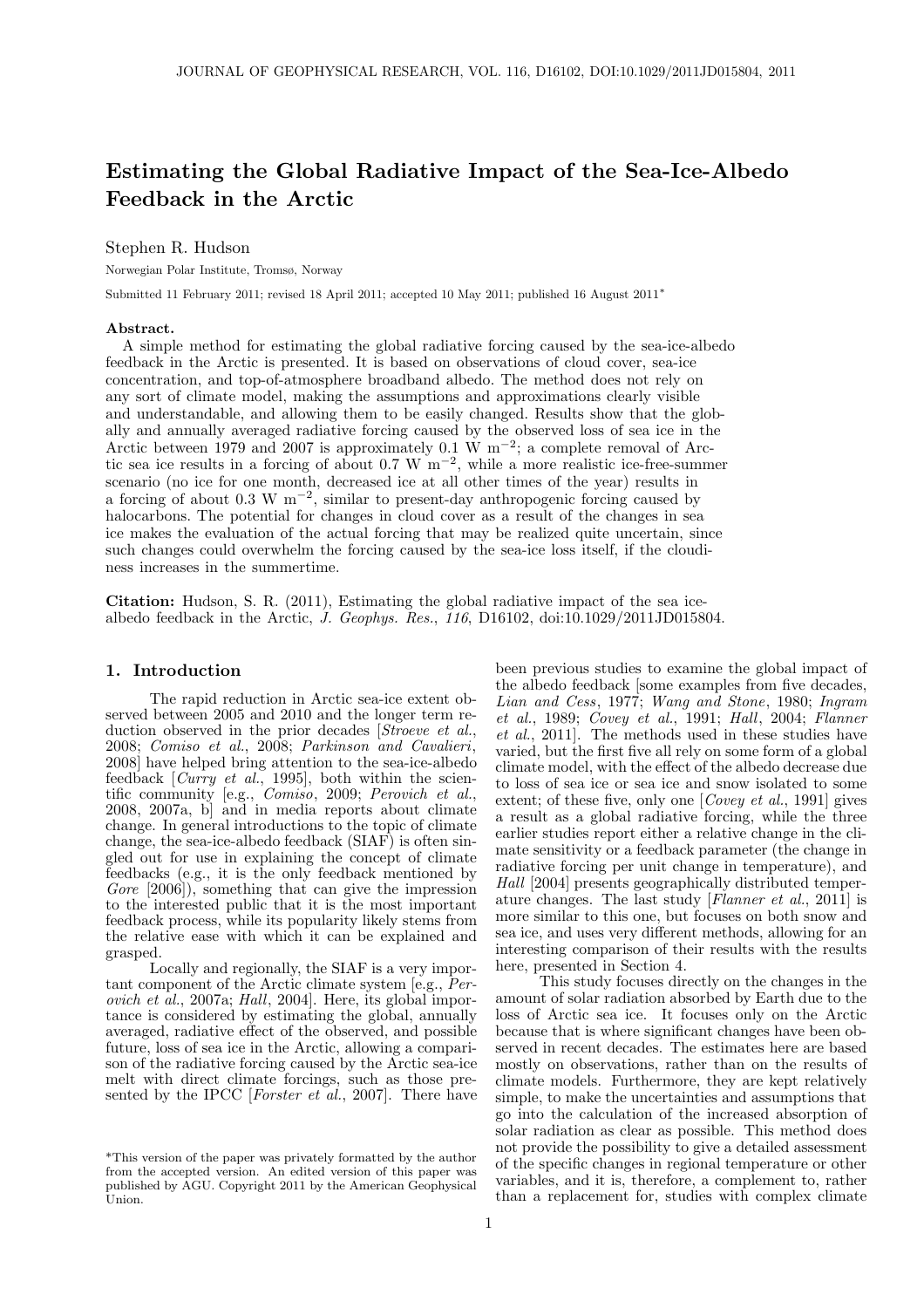models, such as that presented by *Hall* [2004]. The results are presented as radiative forcing (W m<sup>-2</sup>) for a given change in sea ice, rather than as a feedback parameter  $(W m^{-2} K^{-1})$ , because of the nonlinear nature of the SIAF, which decreases in effectiveness as the amount of sea ice in the sunlit season decreases towards zero.

# 2. Method

The method aims to isolate the effect of the decrease in albedo caused by a given decrease in sea ice coverage, and to be simple and clear enough to allow it to be changed as new or better data, approximations or assumptions become available. As the goal is to examine the global effect of the SIAF, the focus is on albedo changes at the top of the atmosphere (TOA). The basic outline is: 1) a grid is set up that covers all areas of the Northern Hemisphere that may have sea ice cover at some point in the year; 2) data are obtained to estimate the sea-ice concentration and cloud fraction in each grid cell, as a function of time of year; 3) data are obtained to estimate the TOA albedo, as a function of solar zenith angle, for clear and cloudy sky over sea ice and over ocean; 4) the solar zenith angle is calculated as a function of time and latitude (with a program adapted by Warren Wiscombe from Michalsky [1988]); 5) for each time interval through the year, the energy absorbed in each grid cell is calculated as

$$
E_{\rm abs} = S_{\rm o} \cos(\theta_{\rm o}) A \Delta t \left\{ \left[ 1 - \alpha_{\rm cldI}(\theta_{\rm o}, M) \right] \left[ f_{\rm i} f_{\rm c} \right] \right.+ \left[ 1 - \alpha_{\rm clrI}(\theta_{\rm o}, M) \right] \left[ f_{\rm i} \left( 1 - f_{\rm c} \right) \right]+ \left[ 1 - \alpha_{\rm cldO}(\theta_{\rm o}) \right] \left[ (1 - f_{\rm i}) f_{\rm c} \right]+ \left[ 1 - \alpha_{\rm clrO}(\theta_{\rm o}) \right] \left[ (1 - f_{\rm i}) \left( 1 - f_{\rm c} \right) \right] \right\},
$$
(1)

where  $S_{\circ}$  is the solar flux at the TOA (set to 1365 W m<sup>-2</sup>),  $\theta_0$  is the solar zenith angle, A is the area of the grid cell,  $\Delta t$  is the time step (150 s),  $\alpha_{\text{cldI}}$ ,  $\alpha_{\text{clrI}}, \alpha_{\text{cldO}},$  and  $\alpha_{\text{clrO}}$  are the broadband TOA albedos for cloud over sea ice, clear sky over sea ice, cloud over ocean, and clear sky over ocean, respectively, and  $f_i$ and  $f_c$  are the fractions of the grid cell with sea ice (ice concentration) and cloud (cloud fraction). In addition to the albedos being a function of  $\theta_{\rm o}$ , the sea-ice albedos are a function of whether the sea ice is assumed to be melting or not, as indicated in the equation by  $M$ , a binary test for melting, which affects which  $\alpha_{\text{cldI}}(\theta_{\text{o}})$ and  $\alpha_{\text{clrI}}(\theta_{\circ})$  curves are used. Equation 1 is evaluated for each ocean grid cell, for each 2.5-minute time step through the year, and the total energy absorbed  $(E_{\text{abs}}^{\text{Tot}})$ is calculated by summing over all grid cells and time steps. This is done for different scenarios, which differ in their prescribed progression of  $f_i$  with time in each grid cell (the progression of  $f_c$  can also be changed); the final result, the change in radiative forcing due to the change in  $f_i$  is then determined by dividing the difference between  $E_{\text{abs}}^{\text{Tot}}$  in a pair of scenarios by the surface area of Earth (set to  $5.10072 \times 10^{14}$  m<sup>2</sup>) and by  $3.1536 \times 10^7$  s (1 year) to convert it to W m<sup>-2</sup>. As seen in Equation 1, within each grid cell, random overlap of clouds and sea ice is assumed.

Historical values of  $f_i$  are from gridded monthly sea-ice concentrations determined from passive microwave satellite data [Cavalieri et al., 1996, updated 2008]. These data were obtained for all months from

January 1979 to December 2007. The data gap around the pole is filled using bilinear interpolation. The grid used in this dataset is also used for the calculations presented here. It covers  $7.56 \times 10^7$  km<sup>2</sup> of the Northern Hemisphere, of which  $3.74 \times 10^7$  km<sup>2</sup> is ocean, including some ocean never covered by sea ice; see the supplementary material for more information about the grid. For each month, the monthly concentration field from the dataset is used as the concentration field on the fifteenth of that month; the fields on other days are then linearly interpolated at each grid cell. All forcings are presented as anomalies from the absorption calculated with the 1979–1998 climatological (monthlyvarying) ice field. The climatological ice concentration field, along with the domain and land mask can be viewed in the animation with the supplementary material.

Historical values of  $f_c$  are from the the cloud climatology presented by Hahn and Warren [2007], which is based on synoptic weather observations that reported cloud cover and type, made between 1954 and 1997. From this climatology, the zonally and seasonally averaged total cloud fractions, based on combined day and night data from ocean observations only, were used. Hahn and Warren do provide longitudinally varying values; however the longitudinal grid spacing varies in the Arctic (to keep approximately constant grid-box area), and not all grid boxes have data for all seasons. These issues, combined with the weak longitudinal variations in the sea-ice areas, especially in summer, prompted the decision to use the zonal means. Hahn and Warren give these values for  $5°$  latitude bands, and these were interpolated linearly in latitude to get  $f_c$  at each grid location; no interpolation in time was done (the winter value was used for all of Dec, Jan, and Feb, etc.). Figure 1 shows the cloud fractions used here for each season, as a function of latitude.

The TOA albedos  $\alpha_{\text{clrI}}, \alpha_{\text{cldI}},$  and  $\alpha_{\text{clrO}}$  are from the average broadband albedo for these scene types observed by the Clouds and the Earth's Radiant Energy System (CERES) satellite instruments during the



Figure 1. The percentage of cloud cover used in this work, as a function of latitude, for each of the four seasons is shown. Data are taken from Hahn and Warren [2007].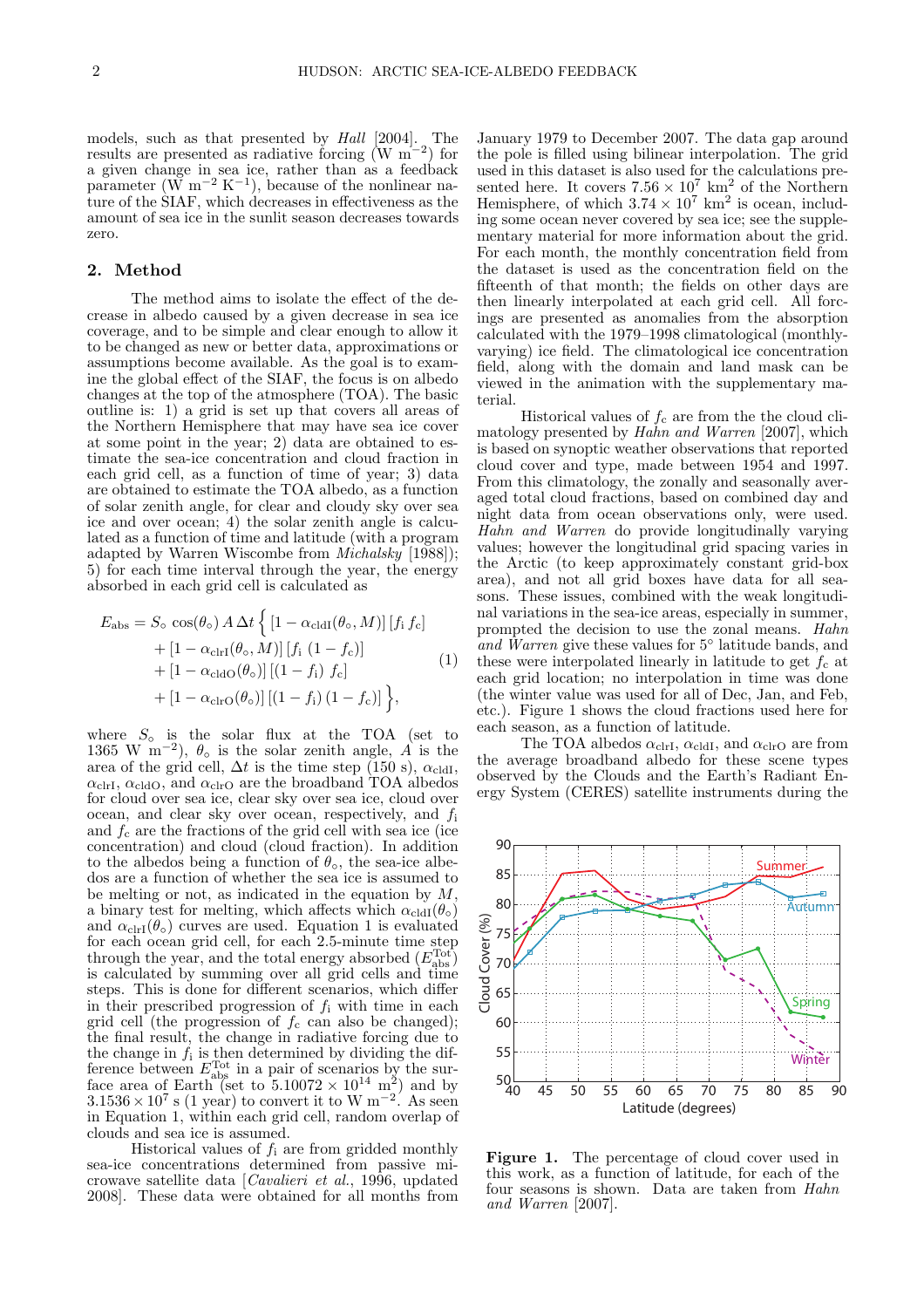two-year period used for the development of their snow and sea-ice angular distribution models. The method used to determine these scene-dependent albedos as a function of solar zenith angle is described by Kato and Loeb [2005]. Kato and Loeb separated sea-ice scenes into bright and dark sea ice, which turned out to correspond well with melting and non-melting surfaces; this gives two possible curves to use for both  $\alpha_{\text{clrI}}(\theta_{\text{o}})$  and  $\alpha_{\text{cldI}}(\theta_{\circ})$ . This distinction is used here to try to include the part of the SIAF that acts before the complete disappearance of the ice, as melting snow and melt ponds darken the surface. In the calculations here, from 1 Jul to 31 Aug, approximately the melt period in the central Arctic [Markus et al., 2009], the dark-ice albedo is used in all grid cells; at other times, the dark-ice albedo is used in grid cells with less than 25% ice concentration, or where the ice concentration decreases by more than 10% from one month to the next (if the decrease occurs from Apr to May, the dark albedo is used from 16 Apr to 15 May); otherwise the bright-ice albedo is used. This stepwise change in albedo is a significant simplification from the real progression of sea-ice albedo, which changes with the onset of snowmelt, the loss of snow, the formation and maturation of melt ponds, among other things [Perovich et al., 2002, 2007b], but it is an improvement over ignoring such changes altogether. Kato and Loeb give the albedos in 5<sup>°</sup> bins of  $\theta_{\rm o}$ , and these values are linearly interpolated to values appropriate for the latitude of each grid cell at the given time step. The CERES albedos can be downloaded from http://asdThe albedo curves for cloud over sea ice, are the average of the thick and thin cloud scenes in the CERES dataset.

Kato and Loeb [2005] did not give albedos for overcast scenes over open water, so  $\alpha_{\text{cldO}}(\theta_{\circ})$  is taken from the results of a radiative transfer model. The model, SBDART [Santa Barbara DISORT Atmospheric Radiative Transfer Model; Ricchiazzi et al., 1998], was used to calculate the broadband (integrated over wavelengths from  $0.2$  to  $10 \mu m$ , with thermal emission turned off) TOA albedo over the standard subarctic summer atmosphere [McClatchey et al., 1972], with a cloud with optical thickness 10 (the median optical thickness found over sea ice in the CERES dataset [Kato and Loeb, 2005], and in line with previous findings for summertime Arctic clouds [Curry et al., 1996]) and droplet radius 10  $\mu$ m placed between 1 and 2 km, and with the surface reflectance described using SBDART's built in ocean water bidirectional reflectance distribution function; it was run at  $5^{\circ}$  intervals in  $\theta_{\circ}$ , and the resulting albedos were linearly interpolated to values appropriate for the latitude of each grid cell at the given time step.

www.larc.nasa.gov/Inversion/adm/terra-adm-snow.html. solar zenith angles is likely due to the fact that most Figure 2 shows the six albedo curves used in the calculation. Since solar zenith angles over sea ice are almost never less than about 35 degrees, the CERES dataset does not give sea-ice albedos for these small zenith angles; if they were needed in the calculation, the albedo for the smallest available solar zenith angle was used. The fact that the cloud-over-ocean albedo becomes larger than the clear-ice albedo at moderate



Figure 2. The six albedo curves, as functions of the solar zenith angle, that were used in this calculation. Dashed curves are for cloudy scenes, solid for clear scenes; cyan curves are for bright sea ice, red for dark sea ice, and black for open ocean. All curves except that for cloud over ocean are from data presented by Kato and Loeb [2005].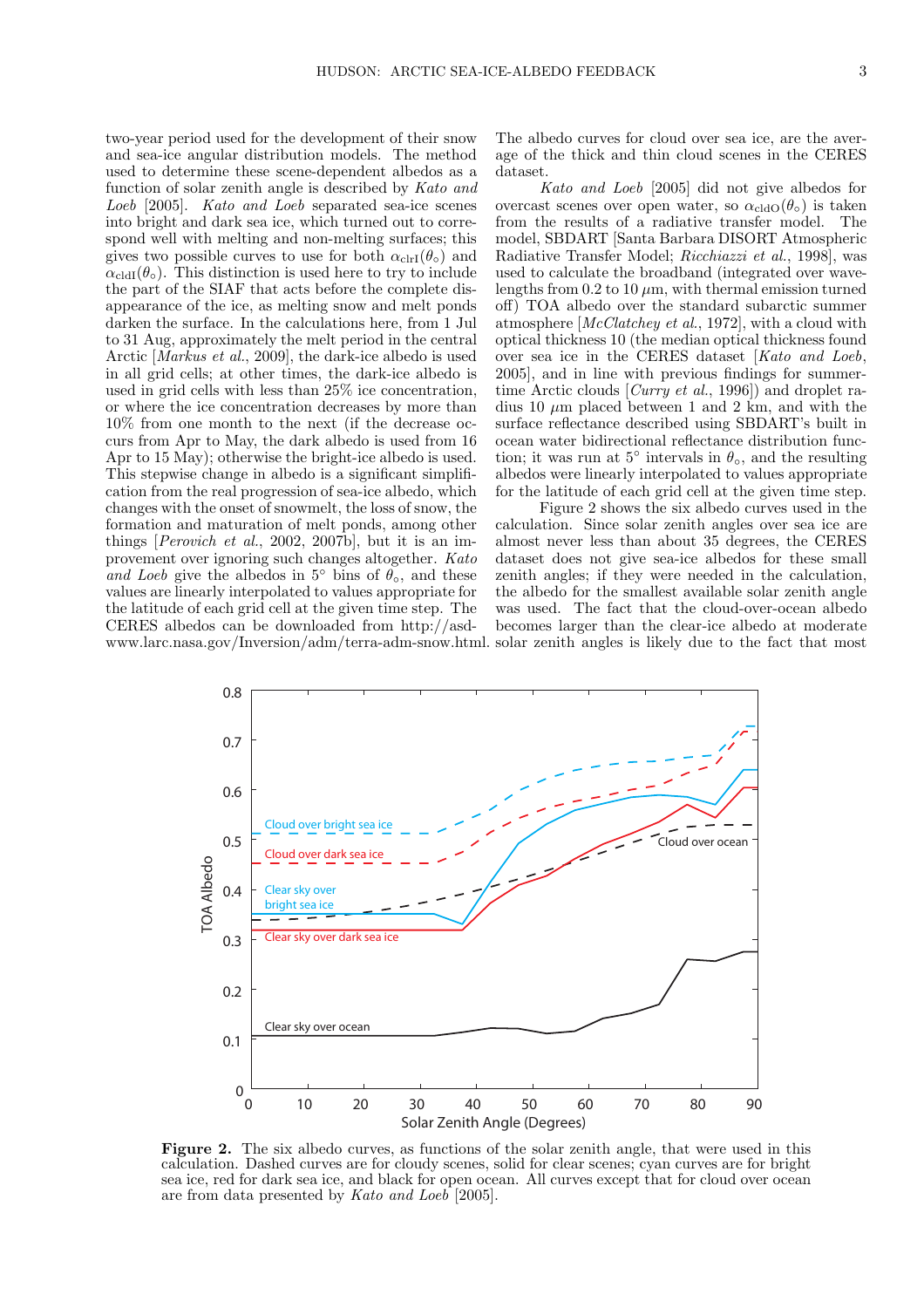

Figure 3. The top series (line with dots) shows the yearly anomalies in globally and annually averaged radiative forcing caused by that year's anomalies in Arctic sea-ice area. All anomalies are from the 1979–1998 20-year mean. The horizontal lines give 5-year averages of the radiative forcing anomalies (4 years for the last one because 2008 ice concentration data were not yet finalized). The lower series, plotted against the right-hand axis, is the mean Arctic sea-ice extent in September of each year, with the scale inverted.

sea ice under solar zenith angles less than 50 degrees has already undergone some significant surface melt, darkening the surface. The deviation from a monotonic increase in the sea-ice albedo curves could illustrate uncertainties in the data, or they could reflect the competing factors affecting the TOA albedo, i.e., as the solar zenith angle increases, the surface albedo increases (increasing the TOA albedo), but the atmospheric absorption also increases (decreasing the TOA albedo).

## 3. Results

For each year from 1979 to 2007, the energy absorbed with the observed ice concentration field was compared to that with the 1979–1998 climatological ice concentration field to determine the radiative forcing resulting from the deviations from climatology of the ice concentration in that year. The resulting time series of radiative forcing is shown in Figure 3. While similar to the inverse of the commonly seen plot of September ice extent versus time, it differs from this in that Figure 3 is not based on ice anomalies at any one time of year, but is an integration over the whole year, with the most weight on ice changes when and where there is significant solar insolation, i.e. in May, Jun, and Jul, and at lower latitudes in other months.

It is also interesting to consider possible forcing caused by any continued loss of Arctic sea ice in the future. If all sea ice is removed from all grid cells throughout the entire year, the calculation results in an additional radiative forcing of 0.68 W  $m^{-2}$ , compared with the climatological ice concentration. This value can be seen as an estimate of the upper limit of the direct effect of the SIAF caused by Arctic sea-ice melt. It is, however, an unrealistic scenario for the coming decades, when ice will likely reform in winter, even if it begins to entirely melt away in the summer.

A more realistic scenario [e.g.,  $Bo\acute{e}$  et al., 2009], with an Arctic that is free of sea ice for one month in late summer, can be used to estimate the radiative forcing the SIAF in the Arctic may cause during coming decades. This scenario was constructed for this work, based on the observed 2007 ice concentration, shifted to make the period from 15 Aug to 15 Sep ice-free. In this scenario, the mid-month ice concentration fields from Oct to Mar are set to the monthly mean fields from Sep to Feb 2007, and the mid-month fields from Apr to Jul are set to the monthly mean fields from May to Aug 2007; the mid-month ice concentration was set to zero everywhere in Aug and Sep, with the usual linear interpolation between the 15 Jul and 15 Aug fields (the melt-off over the whole region that still had ice in Aug 2007) and between the 15 Sep and 15 Oct fields (the formation of new ice over the whole region that had ice in Sep 2007). This ice concentration field is also shown in the animation with the supplementary material. It is a hypothetical progression of the distribution of sea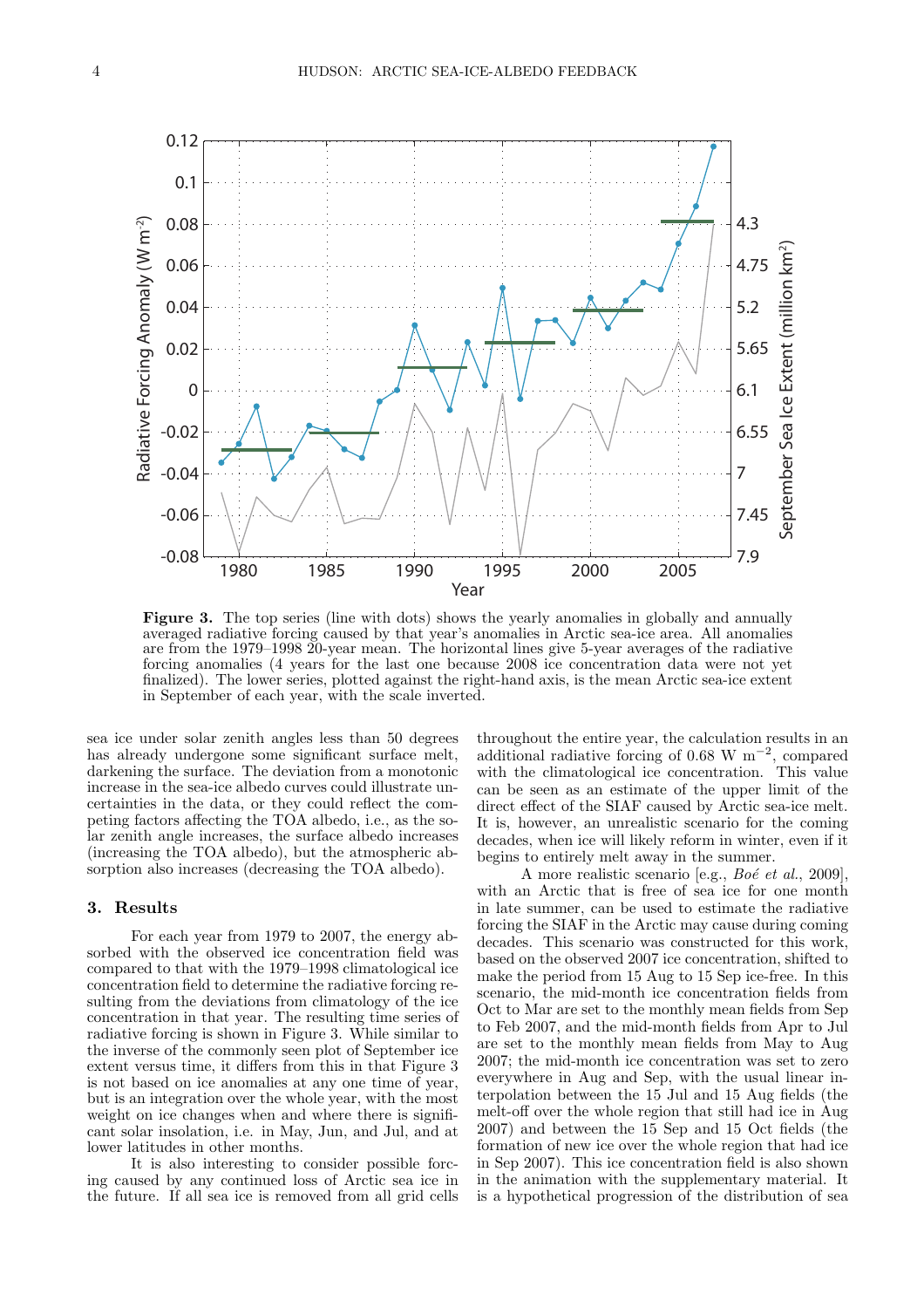ice in a somewhat warmer climate, not an attempt to predict it exactly at any given point in the future, or for any given amount of warming.

Using this ice-free-summer scenario, the estimated radiative forcing caused by the albedo reduction due to the lost ice is  $0.29 \text{ W m}^{-2}$ . This provides a more realistic idea of the potential impact of the SIAF caused by changes to Arctic sea ice that are predicted to occur this century by many GCMs.

### 4. Discussion

Despite the fact that the two studies used very different methods, the results presented here agree quite well with results presented by Flanner et al. [2011]. Their central estimate of cooling caused by Arctic sea ice is 0.65 W m<sup>-2</sup>, compared to 0.68 W m<sup>-2</sup> in this study (numbers given by Flanner et al. are averaged over the area of the Northern Hemisphere, rather than the entire planet, and must therefore be divided by 2 for comparison with numbers presented here). Likewise, their estimate of reduced cooling caused by sea-ice loss from 1979 to 2008, about 0.11 W m<sup>-2</sup>, is similar to the change shown in Figure 3.

The results presented here are intended to assess the effect of one process, the SIAF, in isolation, and in a way in which the uncertainties and assumptions are clearly visible and easily changed. In the remainder of this section, some of the uncertainties are discussed, along with the main complexity associated with assessing the radiative forcing caused by sea-ice melt.

There are uncertainties in all three data sources: the historical ice concentrations, the TOA albedo functions, and the cloud climatology.

Ice concentration estimates from passive microwave data are known to underestimate the concentration during the melt season, when melt ponds and wet ice are mistaken for open water [Andersen et al.,  $2007$ ; Meier,  $2005$ . This may cause the calculations presented here to underestimate the forcing by reducing the area covered by sea ice in the climatology. The exact bias in the passive microwave data is difficult to quantify, and varies with season, but both Andersen et al. [2007] and Meier [2005] reported negative biases in some cases of up to about 15%. To find a bound on the possible effect of this bias in the calculation here, the ice-free-summer scenario was rerun, with increased ice in the areas estimated to be melting (in both the climatological and ice-free-summer fields). Specifically, where it was determined to use the dark ice albedo,  $f_i$  was increased by 15% where  $0\% < f_i < 80\%$ , and was increased to 95% where  $80\% \leq f_i < 95\%$ . With these incresses in  $f_i$ , the calculated forcing caused by a shift to the ice-free-summer scenario increased to  $0.37 \text{ W m}^{-2}$ , from 0.29 W m<sup>-2</sup>. Taking nearly the maximum bias over all metlting areas probably provides an upper bound for the effect of this uncertainty on the calculation here.

The TOA albedos are mostly based on a modern set of observations of broadband albedo at the TOA, with good scene identification; however, using only six curves for  $\alpha(\theta_0)$  is clearly a significant simplification, especially for the cloud-covered area, where the albedo will obviously vary with cloud thickness and other physical properties. While this is a simplification, trying to add more scene types, either with varying cloud properties or more types of sea ice, would greatly reduce the transparency of the method, without necessarily improving the result. On the other hand, CERES is still a fairly new dataset and the Kato and Loeb [2005] albedo data were not developed specifically as a climatological albedo dataset. The CERES project will likely result in better albedo datasets in the future, which, once available, could be used to improve this type of calculation.

To examine the uncertainty due to the prescribed albedos, the radiative forcing caused by a change to the ice-free-summer scenario was calculated eight more times; each time, the albedo curve for one scene type was increased or decreased by 10% (relative change). Table 1 shows the resulting radiative forcing for each case, giving a range of possible forcings of 0.21 to 0.36 W  $\mathrm{m}^{-2}$ . The calculation is most sensitive to changes in the albedo of cloudy scenes. Kato and Loeb [2005] estimate RMS errors for their retrieved fluxes over sea-ice scenes of up to about 6%, excluding errors caused by sensor calibration uncertainties and scene identification error; therefore, 10% seems like a reasonable level of uncertainty for the albedos overall.

The cloud cover climatology is based on visual observations made from ships, eliminating the problems associated with identifying clouds over the Arctic with satellite observations. The largest source of uncertainty related to the clouds is that in this study no interannual variability or future cloud changes were included. This brings up what is likely the biggest problem associated with understanding the SIAF: isolating its effects from cloud changes.

The frequent cloud cover in the Arctic, especially in summer, reduces the global radiative effect of removing sea ice. Therefore, any changes in cloudiness that happen concurrently with changes in sea ice, whether as a cause or effect, will significantly alter the overall radiative forcing caused by the sea ice changes. While considering the potential cloud changes makes the results no longer entirely focused on the SIAF, it is worth

Table 1. Radiative forcing caused by a change from the climatological ice concentration field to the ice-free-summer field, calculated with a variety of changes to the prescribed albedos and cloud cover. The value in the first row was calculated with the standard albedo curves and cloud climatology; each of the other results was calculated with one albedo curve changed as indicated, or with a change to the cloud fraction. When albedos for ice scenes were changed, both the bright- and dark-ice curves were changed simultaneously. Except for the last two rows, the indicated changes were made with both the climatological and ice-free-summer cases; for the final two rows, the clouds were changed only in the ice-free-summer case.

| Case                          | Forcing (W $m^{-2}$ ) |
|-------------------------------|-----------------------|
| Unchanged                     | 0.29                  |
| $\alpha_{\rm clrO}+10\%$      | 0.28                  |
| $\alpha_{\rm clrO} - 10\%$    | 0.29                  |
| $\alpha_{\rm{clrI}} + 10\%$   | 0.30                  |
| $\alpha_{\rm{clrI}} - 10\%$   | 0.27                  |
| $\alpha_{\rm cldO}+10\%$      | 0.23                  |
| $\alpha_{\rm cldO} - 10\%$    | 0.35                  |
| $\alpha_{\text{cldI}} + 10\%$ | 0.36                  |
| $\alpha_{\text{cldJ}} - 10\%$ | 0.21                  |
| $f_c=0$                       | 0.56                  |
| $f_c + 15\%$                  | 0.25                  |
| $f_c - 15\%$                  | 0.33                  |
| $f_c + 15\%$ (IFS only)       | $-0.31$               |
| $f_c - 15\%$ (IFS only)       | 0.89                  |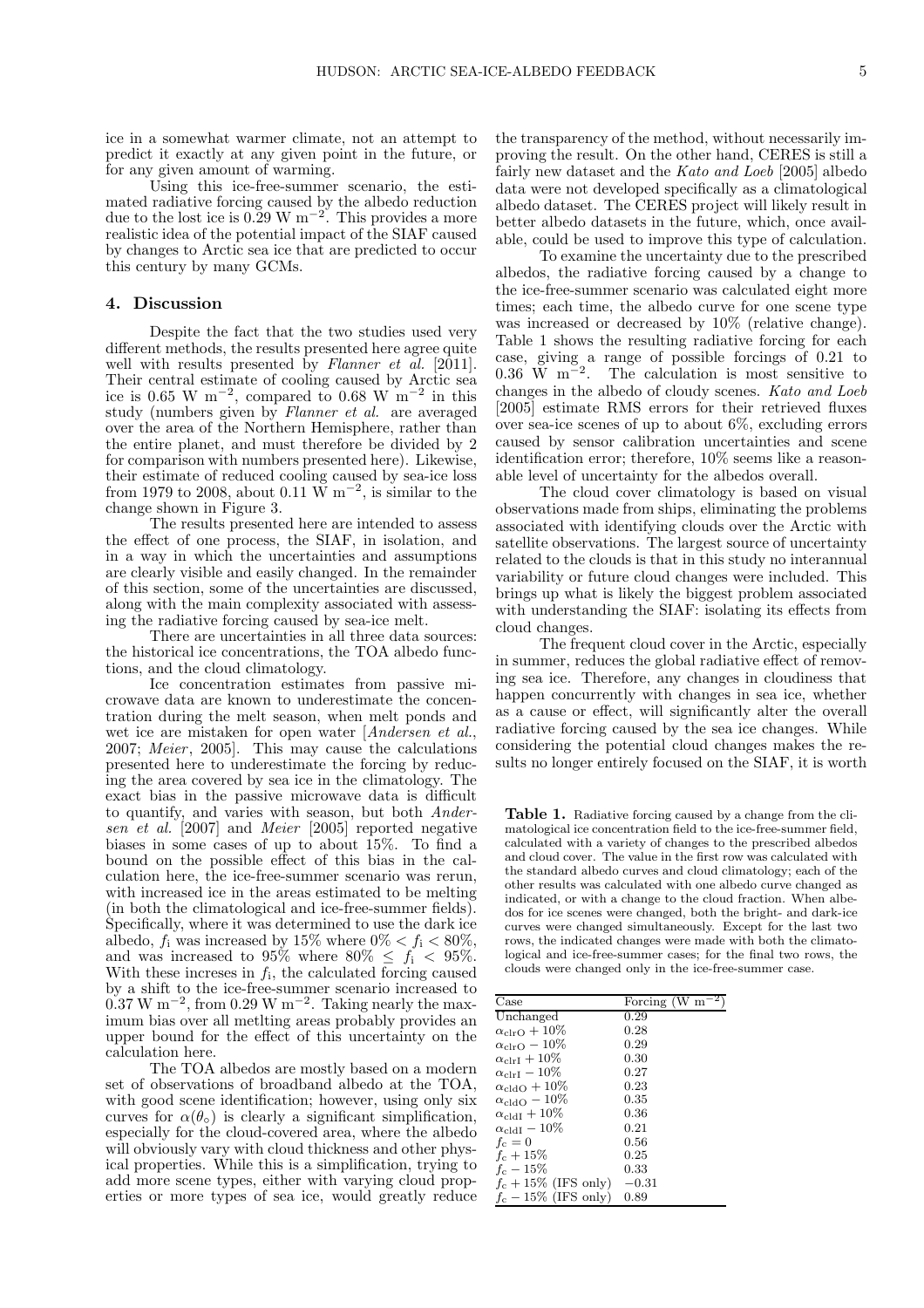doing to get a sense of to what degree the global effect of the SIAF can be masked by cloud-cover changes.

The effect of clouds was examined in two ways. First, to look at the result of uncertainties in the specified cloud cover, the ice-free-summer scenario was run with cloud fraction changed by  $\pm 15\%$  everywhere, in both the climatological ice year and the ice-free-summer year. These changes resulted in radiative forcings of  $0.25 \text{ W m}^{-2}$  with increased cloud cover and  $0.33 \text{ W m}^{-2}$ with decreased, compared to  $0.29 \text{ W m}^{-2}$  with the standard cloud climatology. This range gives an estimate of the uncertainty in this calculation due to the cloud cover uncertainties. Given that interannual variability in the cloud dataset in the Arctic Ocean is on the order of  $\pm 5\%$  to  $\pm 10\%$ , depending on season [*Eastman* and Warren, 2010], this is quite a large uncertainty to impose on the cloud climatology, and still resulted in a relatively small change to the overall result.

The second cloud experiment was done to examine the possibility of the SIAF being enhanced or overwhelmed by changes in cloudiness that happen along with changes in sea ice cover. In this test, the cloud cover for the year with the climatological sea-ice cover was set to the normal cloud climatology, but the cloud cover for the ice-free-summer year was changed by ±15%. A 15% decrease in cloudiness occurring concurrently with the shift to the ice-free-summer case increases the radiative forcing to 0.89 W  $\mathrm{m}^{-2}$ , while a 15% increase in cloudiness changes even the sign of the overall radiative forcing, bringing it to  $-0.31$  W m<sup>-2</sup>. This experiment should be viewed as bounding the offsetting or enhancing effect of cloud changes. A 15% change in cloud cover is considerable, approximately twice the observed interannual variability in the Arctic Ocean, and more than 3 times the observed difference between mean cloud amount in low and high ice years during the period 1979 to 2007 [Eastman and Warren, 2010].

These results show that a strong sea-ice-cloud feedback could greatly enhance or completely overwhelm the global effect of the SIAF. There remains uncertainty about the likely changes in cloud cover associated with changes in sea ice, but an inverse relationship is generally expected, which would dampen the SIAF. However this relationship is expected to be weakest in summer [Eastman and Warren, 2010; Kay and Gettel*man*,  $2009$ , when the SIAF is most important, minimizing the dampening effect of increased cloudiness. Clearly a better understanding of what cloud changes are likely in the Arctic is necessary for a full assessment of the SIAF.

An additional interesting investigation regarding clouds is to see to what extent the current cloud cover masks the potential SIAF. To look at this, the ice-freesummer scenario was run with no cloud cover in either the climatological ice year or the ice-free-summer year. This removal of all clouds increased the calculated radiative forcing caused by the change in sea-ice area from  $0.29$  to  $0.56$  W m<sup>-2</sup>, indicating that present-day cloud cover has the ability to mask approximately half of the clear-sky SIAF.

### 5. Conclusion

A relatively simple method of estimating the global radiative forcing due to the SIAF in the Arctic was used to show that the sea-ice loss observed between 1979 and 2007 is capable of producing a radiative forcing of about  $0.11 \text{ W m}^{-2}$ , while removing all ice

throughout the year would result in a radiative forcing of around 0.7 W m<sup>-2</sup>, slightly less than half of current total net anthropogenic forcing [Forster et al., 2007]. An ice-free-summer scenario (one month with no ice, reduced ice at all other times) produced a forcing of about 0.3 W  $m^{-2}$ , similar to the present-day anthropogenic forcing caused by tropospheric ozone pollution or by halocarbon emissions [Forster et al., 2007].

The largest uncertainty in the future radiative forcing caused by sea-ice loss is related to how clouds in the Arctic will change. If cloud cover increases as sea ice decreases, that could offset the direct effect of the SIAF, especially if clouds increase in summer, when there is the most sun and the most sea-ice loss. However, studies so far have found that the summer season has the lowest correlation between ice cover and cloud cover, which would minimize the offsetting effect that clouds play.

Acknowledgments. I thank Mark Flanner and Jen Kay for useful discussions about this work. Mats Granskog and Sebastian Gerland provided helpful comments on the first draft and three anonymous reviewers gave very useful insights and suggestions to improve the paper. CERES albedo data were downloaded from NASA's Langley Research Center, and Seiji Kato provided assistance interpreting them. Sea-ice concentration data and September ice extent data were downloaded from the NSIDC, and cloud data from Steve Warren's site at the University of Washington. Funding was provided by the Norwegian Research Council through the IPY project iAOOS-Norway (grant number 176096/S30) and through the FRINAT program (grant number 197236/V30).

#### References

- Andersen, S., R. Tonboe, L. Kaleschke, G. Heygster, and L. T. Pedersen (2007), Intercomparison of passive microwave sea ice concentration retrievals over the high-concentration Arctic sea ice, *J. Geophys. Res.*, *112*, C08,004, doi:10.1029/ 2006JC003543.
- Boé, J., A. Hall, and X. Qu (2009), September sea-ice cover in the Arctic Ocean projected to vanish by 2100, *Nature Geoscience*, *2*, 341–343, doi:10.1038/ngeo467.
- Cavalieri, D., C. Parkinson, P. Gloersen, and H. J. Zwally (1996, updated 2008), Sea ice concentrations from Nimbus-7 SMMR and DMSP SSM/I passive microwave data, 1979–2007, National Snow and Ice Data Center, Boulder, Colorado, USA, Digital media.
- Comiso, J. C. (2009), The rapidly shrinking sea ice cover and ice-albedo feedback effects, *AGU Fall Meeting Abstracts*, pp. A31A–0094.
- Comiso, J. C., C. L. Parkinson, R. Gersten, and L. Stock (2008), Accelerated decline in the Arctic sea ice cover, *Geophys. Res. Lett.*, *35*, L01,703, doi:10.1029/2007GL031972.
- Covey, C., K. E. Taylor, and R. E. Dickinson (1991), Upper limit for sea ice albedo feedback contribution to global warming, *J. Geophys. Res.*, *96*(D5), 9169–9174, doi:10.1029/91JD00236.
- Curry, J. A., J. L. Schramm, and E. E. Ebert (1995), Sea ice-albedo climate feedback mechanism, *J. Climate*, *8*(2), 240–247, doi:10.1175/1520-0442(1995)008 $(0240:SIACFM)$ 2.0.  $CO:2.$
- Curry, J. A., W. B. Rossow, D. Randall, and J. L. Schramm (1996), Overview of Arctic cloud and radiation characteristics, *J. Climate*, *9*(8), 1731–1764, doi:10.1175/1520-0442(1996) 009\1731:OOACAR\\frac.org.2.